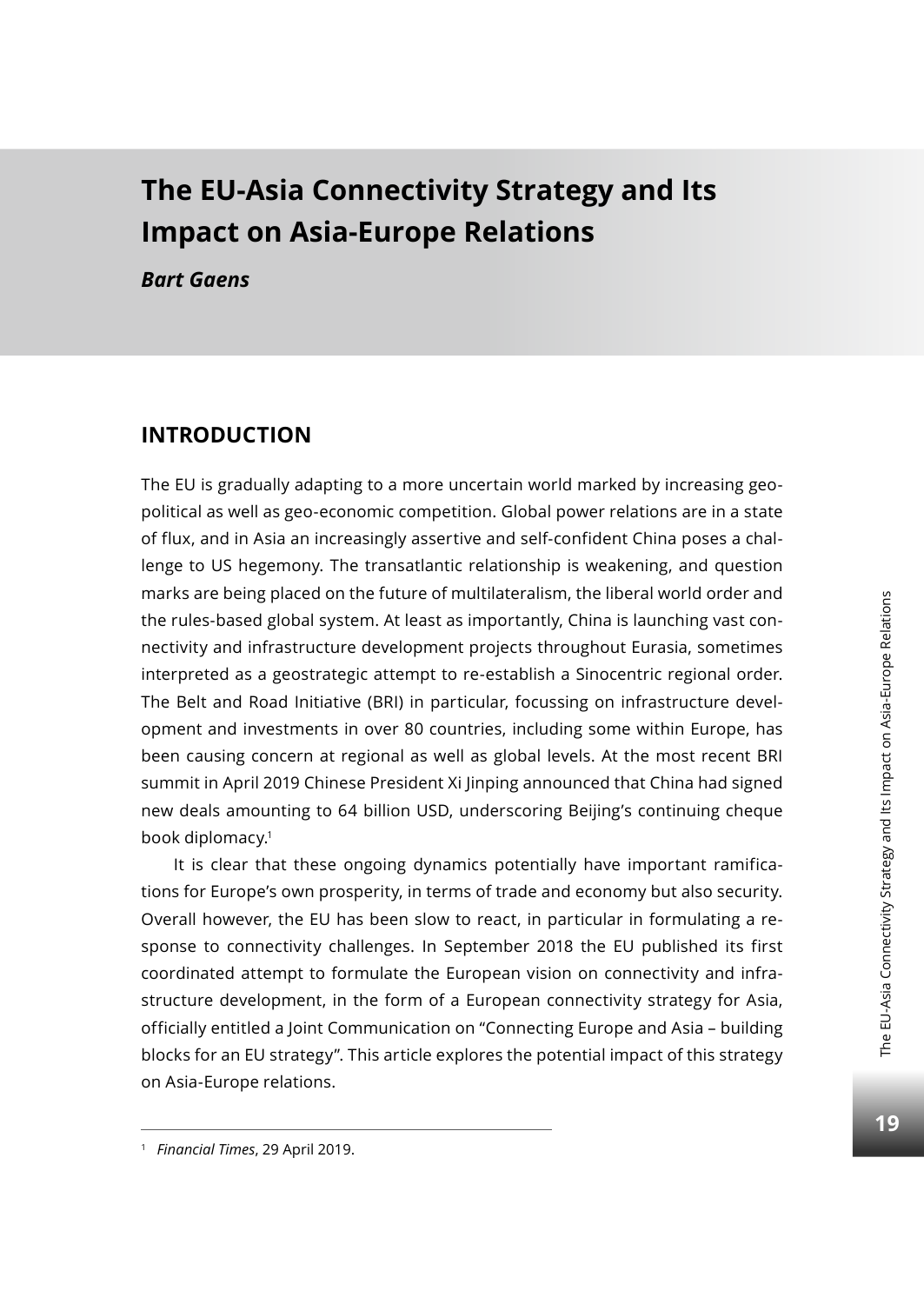## **The EU's Connectivity Strategy for Asia**

An EU strategy paper to form the basis for cooperation in the field of connectivity with and in Asian countries was long overdue. For a protracted period of time the EU stuck to a reactive wait-and-see approach. This was quite obvious in multilateral fora such as the Asia-Europe Meeting (ASEM), in which the EU and its member states as well as two other European countries interact with 21 Asian states. ASEM can be seen as an excellent "real-time observatory" for global power transformations. ASEM has shifted, for example, from a forum focussing on a region-to-region structure, to one placing more emphasis on bilateral relations (both state-to-state and EU-Asian state). The higher prominence of bilateral relations reflects the development of a more multipolar world, or even the crisis of globalisation and resurgence of nationalism and populism, as marked by Brexit, the election of Donald Trump as US president, and the failure of large-scale trade deals such as the Trans-Pacific Partnership (TPP). In other words, ASEM serves as a signpost of the "changing interlinkages of bilateral, regional and transregional relations that the EU has around the globe".2

Even though ASEM is a forum for informal dialogue, the focussed initiatives launched by individual members in a particular field offer valuable insights into global transformations. China, for example, has been driving forward the ASEM connectivity agenda since 2014, not in the least to find synergies with its own BRI, conceived as "One Belt One Road" (OBOR) in 2013. According to the ASEM Connectivity Inventory, seven out of twelve events organised by China in the period 2014-2018 related to connectivity.<sup>3</sup> Beijing sponsored the ASEM Industry Dialogue on Connectivity, held in Chongqing in 2015, floating ambitious ideas on improved Eurasian land bridges, transport corridors, sea routes and rail links, while at the same time promoting people-to-people exchanges, policy coordination, and trade and capital flows. China furthermore organised initiatives such as a Media Dialogue on connectivity in 2016 and a High-Level Forum on digital connectivity in 2017. It has also aimed to promote institutional connectivity through multiple events in the fields of food safety, sustainable development, small and medium-sized enter-

<sup>2</sup> Francis Baert, Tiziana Scaramagli, and Fredrik Söderbaum, "Introduction: Intersecting Interregionalism," in Francis Baert, Tiziana Scaramagli, and Fredrik Söderbaum (eds.), *Intersecting Interregionalism. Regions, Global Governance and the EU*. Dordrecht: Springer (2014): 9.

<sup>&</sup>lt;sup>3</sup> Okano-Heijmans, Maaike and Prakash, Anita. ASEM Connectivity Inventory. Clingendael and ERIA, June 2018, p. 20. https://cdn.aseminfoboard.org/documents/S02\_ASEM-connectivitystudy\_FINAL-VERSION-11.10.2018.pdf.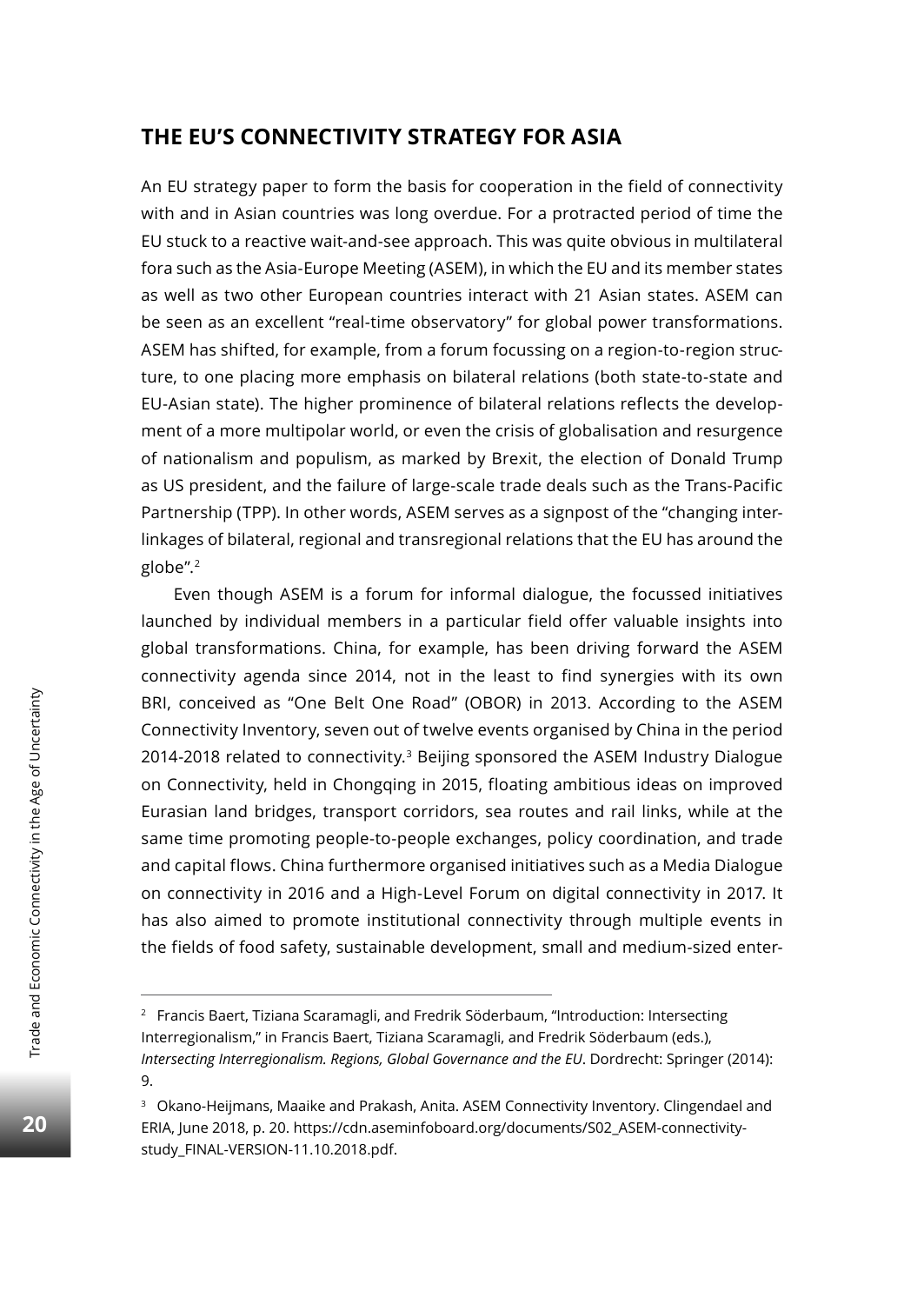prises (SMEs), and human rights, and people-to-people connectivity in the field of university-business partnerships, for example.

China's brisk activity in the field was met with a strongly ambivalent and reactive European stance based on a wait-and-see policy. The EU often seemed unable to choose between competing or cooperating with China in third countries. On the one hand, the EU was strongly aware of the importance of a connected Asia for European prosperity<sup>4</sup>, not in the least because trade between both regions amounts to 1.5 trillion euro. Furthermore there was the potential to connect the Trans-European Transport networks (labelled TEN-T) to networks in Asia. On the other hand however, the EU was aware of the challenges posed by China's connectivity project. First of all, China is investing strongly in integration towards the West, but a comparable flow from West to East is generally absent. Furthermore, Chinafunded projects most often are tied with Chinese companies, and are much more to the benefit of China than of the local countries. Frequently lacking a transparent bidding process, they are generally less open to local or international companies. Importantly, China typically provides loans to countries rather than investments, which can have a profound impact on national debt, as in the case of Montenegro. It can even result in a debt trap and loss of sovereign control, as was the case in Sri Lanka's Hambantota Port project. In addition, concerns have risen about standards, environmental considerations and social requirements, including labour rights or human rights, often lacking in China-sponsored projects.

The Chinese presence in Europe, including growing political influence, is certainly a key challenge. Chinese Foreign Direct Investments (FDI) in Europe amounted to 37 billion euro in 2016 and 29 billion in 2017.<sup>5</sup> China's FDI are still mainly concentrated in Western Europe, in particular in the UK, Germany and France. However, an increasing share is going to Central and Eastern Europe. The Czech Republic, Hungary and Greece are often-quoted examples of countries where China's influence is said to be visible, causing intra-European divisions and blocking EU-level criticism of China. Additionally, the  $16+1$  framework<sup>6</sup>, a platform driven by China to promote cooperation between Beijing and 16 Central and Eastern European countries, is often seen as a tool for driving a wedge between the European Union and

<sup>4</sup> "Shared vision, common action: A stronger Europe" - A Global Strategy for the European Union's Foreign and Security Policy, June 2016, p. 37. http://eeas.europa.eu/archives/docs/ top\_stories/pdf/eugs\_review\_web.pdf.

<sup>5</sup> Hanemann, Thilo; Huotari, Mikko and Kratz, Agatha. Chinese FDI in Europe: 2018 trends and impact of screening policies. Rhodium Group and Mercator Institute for China Studies, March 2019, p. 9.

<sup>6</sup> Or 17+1, after Greece expressed its willingness to join the forum.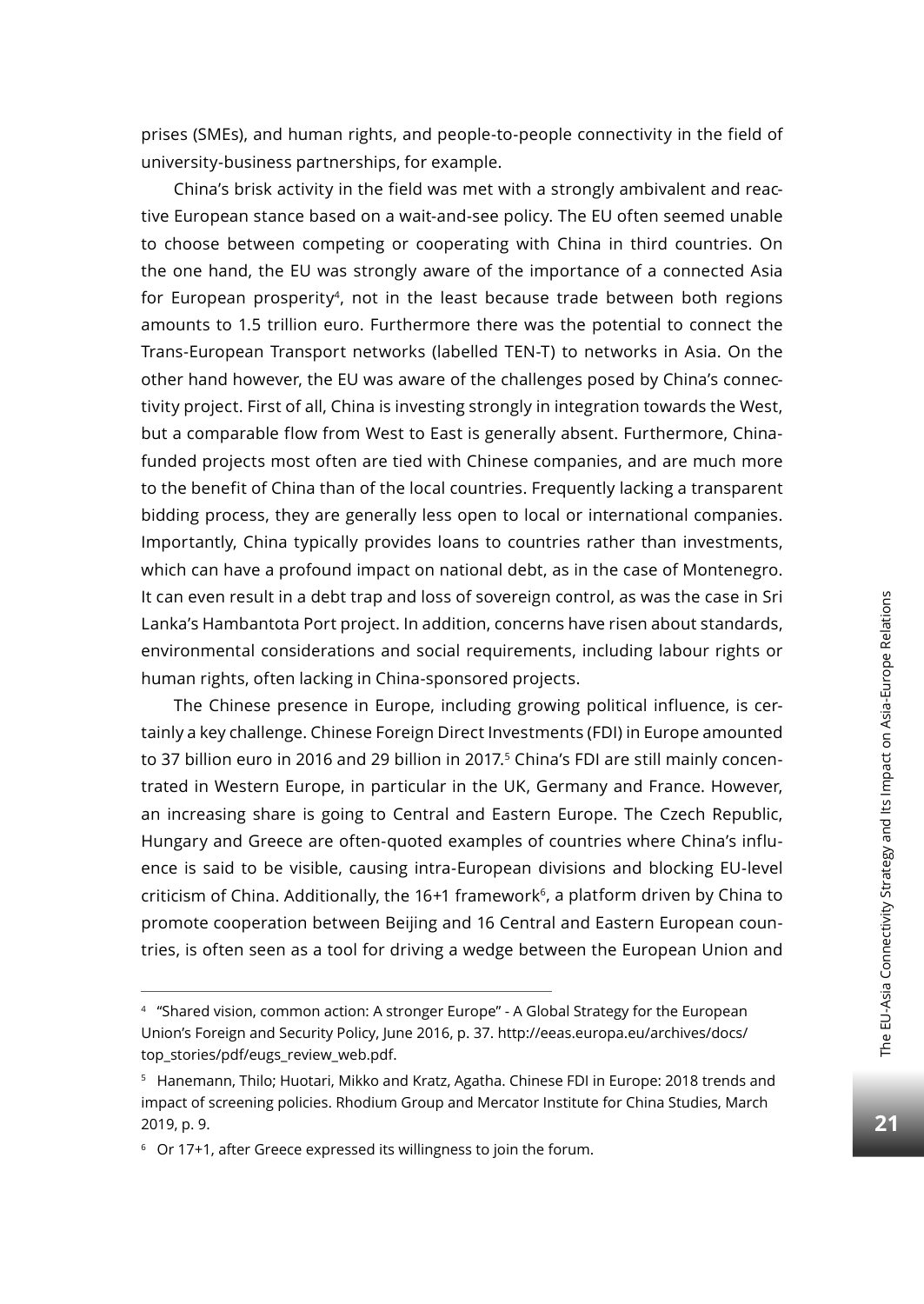its neighbourhood, and even within the EU itself. 14 out of 28 EU member states have now signed bilateral endorsements of the BRI. The Union seems divided between those member states that advocate a tougher stance against a "systemic rival", and those that support closer cooperation.7 A further concern is that China's investments can undermine EU rules, especially in sensitive industries such as steel and nuclear energy, posing a challenge in regard to transparency and technological and legislative standards.

The European Union's Global Strategy (EUGS) endorsed in June 2016, can be seen as the starting point for a new European Asia strategy in terms of connectivity. The EU realised it is in its own interests to tap into Asian economies by deepening economic diplomacy and by striving for cooperative regional orders. ASEM, together with the EU-China Connectivity platform and the EU-ASEAN framework, is referred to as a key tool to pursue a coherent approach to China's connectivity drives westwards. The EU-Asia security guidelines of 28 May 2018 further emphasised that connectivity and security go hand in hand.<sup>8</sup> The EU's connectivity strategy, published on 19 September 2018, then, denoted Europe's ambitions to step up the EU's engagement with Asia as for connectivity.

The strategy emphasises that connectivity has to be economically, fiscally, environmentally and socially sustainable, comprehensive across sectors and financial frameworks, and based on international rules and an open and transparent investment environment. As noted elsewhere, the implementation, and eventual success, of the strategy depends on the increased funding deriving from the EU's investment framework for external action, as well as on the extent to which additional financial resources can be raised from the private sector and national, international and multilateral financial institutions.<sup>9</sup> Even so, the document clearly puts forward a European model for connectivity and a blueprint for building up international support for the values and principles it promotes, allowing Europe to help shape the rules of the global marketplace. As such it offers an alternative to the BRI, while also forming the basis for cooperation with third countries, including with China in Europe's immediate neighbourhood.

<sup>7</sup> *Financial Times*, 26 April 2019.

<sup>8</sup> Council of the European Union. Enhanced security cooperation in and with Asia – Council Conclusions (28 May 2018).

<sup>&</sup>lt;sup>9</sup> Gaens, Bart. "Europe's connectivity strategy and the challenge of China: Rivalry, reciprocity, or both?" *FIIA Comment 22*, December 2018.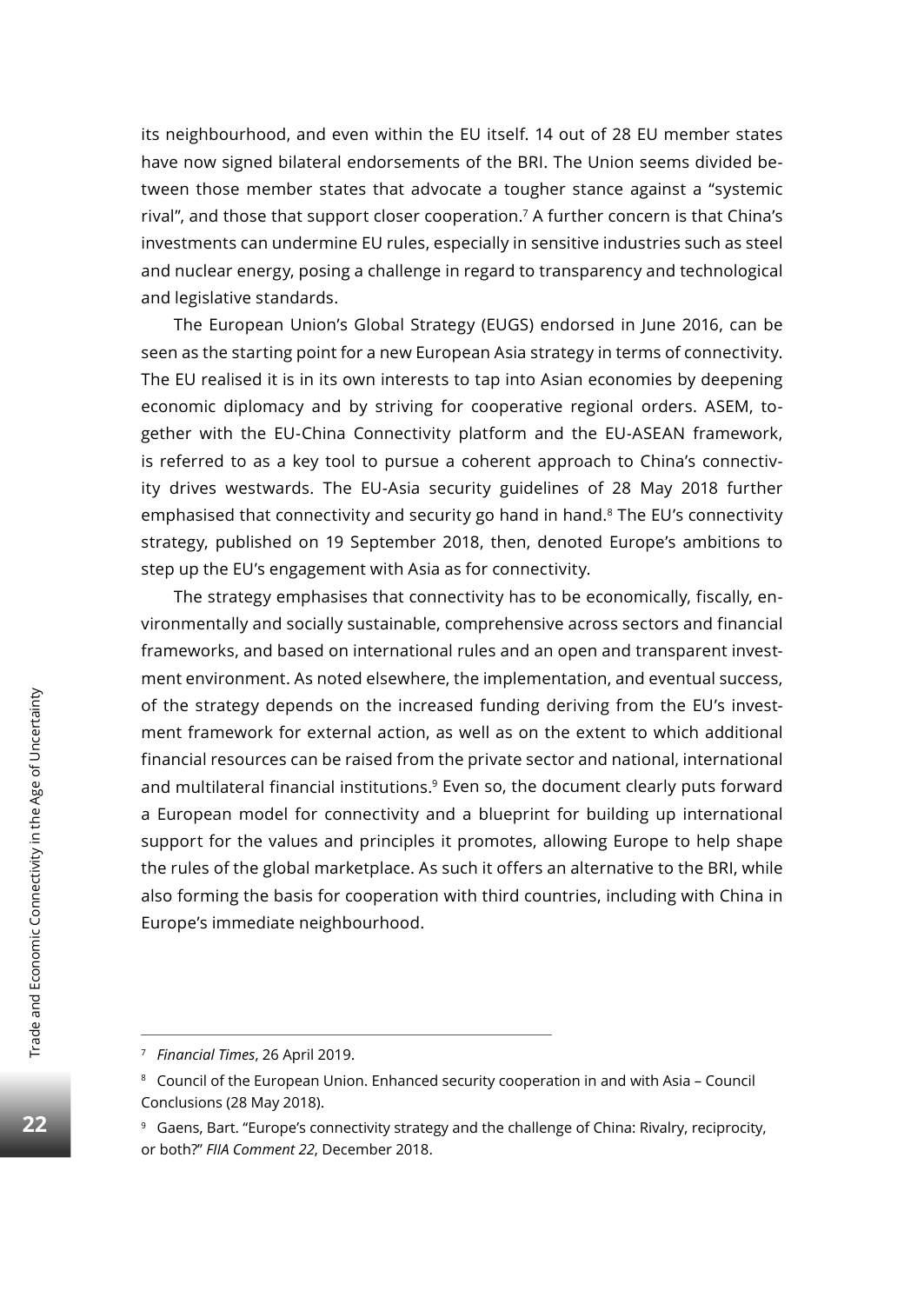### **Building on Foundations in Place**

Some of the groundwork for cooperation in connectivity is already in place. First and foremost there is the definition of connectivity. Connectivity is a very comprehensive and vague concept. Whereas for some it means essentially the same as globalisation but without the negative connotation of that term, for others it is the same as regional integration. For yet others, primarily as a result of the highly-promoted BRI, it is synonymous to Eurasian land bridges and maritime transport corridors. The EU's definition of connectivity is rooted in work conducted in the context of the Asia-Europe Meeting. A so-called ASEM Pathfinder Group on Connectivity (APGC) held its first meeting in Brussels in June 2017. The APGC, basically a Working Group consisting of Senior Officials, concluded that the definition of connectivity should cover all 3 ASEM pillars (security, economy, social/culture), and should include both hard connectivity (infrastructure projects) and soft connectivity (people-to-people or digital connectivity), and all links: land, sea, air, cyber, and educational connections, as well as customs cooperation and trade facilitation. The Pathfinder Group meeting proposed four clusters in which ASEM could work in strengthening Asia-Europe connectivity, namely transport connectivity, customs and trade facilitation, investment financing and quality infrastructure, and digital connectivity including e-commerce. Second, connectivity has to be in line with international standards and based on full transparency. Third, sustainability needs to be a quality benchmark, and there should be a link with the implementation of the Sustainable Development Goals (SDGs). Fourth, work on connectivity should build on existing forms of regional cooperation, while avoiding duplication. Fifth, connectivity should function as a means to foster deeper economic and peopleto-people links.10 The 13th ASEM Foreign Ministers' Meeting in Nay Pyi Taw in November 2017 followed this comprehensive definition, including the importance of market principles and agreed international rules, norms and standards, and the link with sustainable development for achieving the 2030 Agenda. This definition thus formed the basis for the 2018 Strategy paper.

Second, in addition to a definition, other groundwork has been laid in ASEM. ASEM has connectivity as one of its core tasks, bringing together and connecting the people from the two regions and 51 countries, including political leaders, but also businesspeople, academics, civil society representatives and non-governmental organisations (NGOs), parliaments, labour fora, and youth. As of 2014 and the 10th

<sup>10</sup> ASEM Pathfinder Group on Connectivity. *Chair Summary*. 21 June 2017. https://eeas.europa. eu/sites/eeas/files/chair\_summary\_apgc\_21\_june\_2017-final.pdf.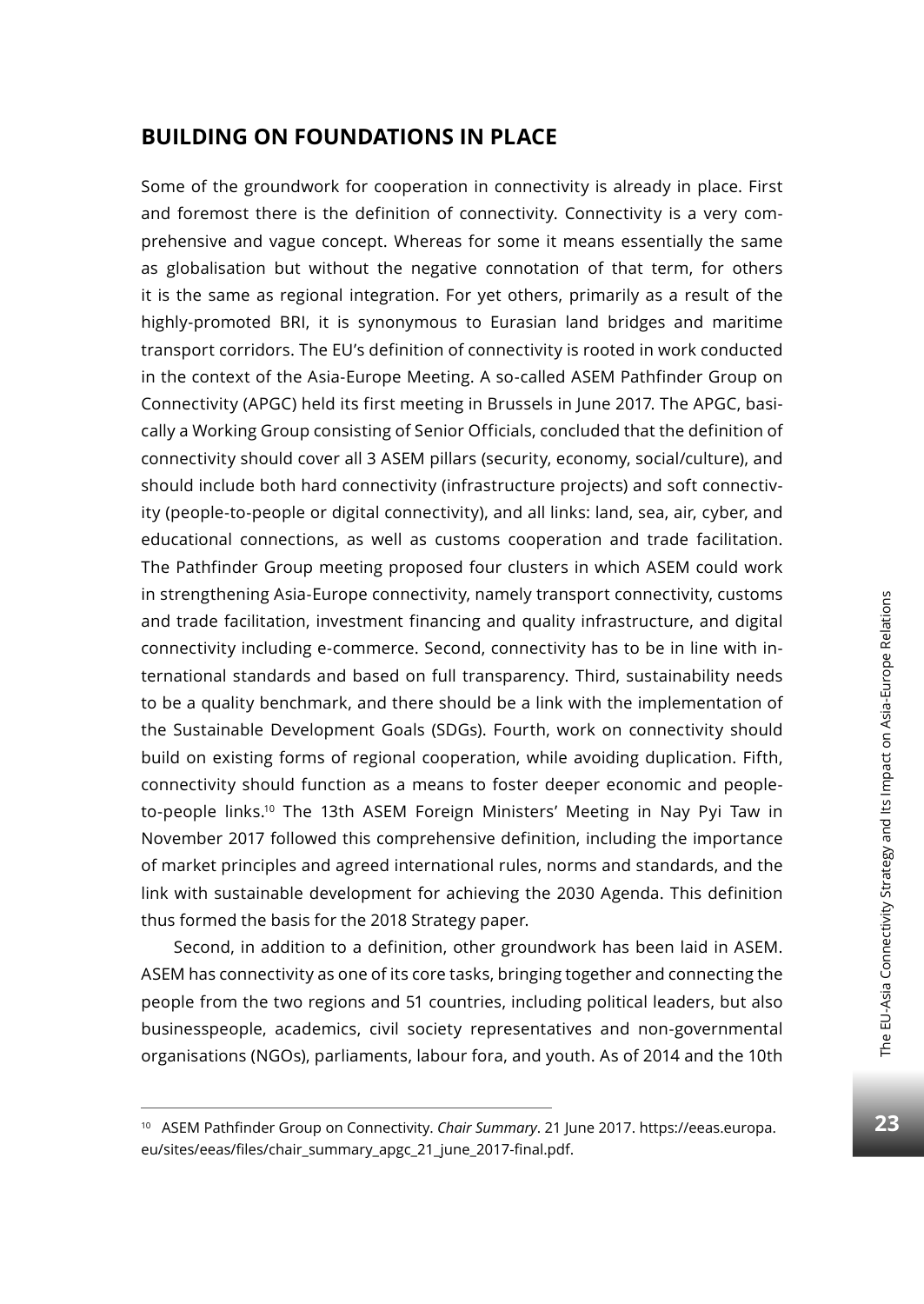ASEM summit in Milan, ASEM has started emphasising connectivity as a core objective and even as a guiding concept that should drive all ASEM initiatives, making the forum the "institutional home of connectivity".11 Also, before 2014, connectivity had already been addressed in ASEM. For example, the Trans-Eurasia Information Network (TEIN), launched at the ASEM3 summit in Seoul in 2000, has successfully enhanced interconnectivity between European and Asian research and education networks, and is currently in its fourth phase. TEIN4 provides a large-scale research and education data-communications network for the Asia-Pacific region. It connects Asian researchers to each other and with their counterparts in Europe via direct links to Europe's GÉANT network<sup>12</sup>, providing the Asia-Pacific countries with a gateway for global research collaboration. It currently connects twenty-three countries in the Asian and South Asia region. The TEIN project has been co-funded under the EU Development Cooperation Instrument since 2004. The EU contribution has been about 21 million euro under TEIN2 and TEIN3. TEIN gives researchers better internet access, at increased speed and capacity, and it enables exchanging big amounts of data and makes international research collaboration possible. TEIN4's applications include supporting disaster-warning systems, e-learning, and tele-medicine (e.g., conducting surgeries with the remote consultation of experts in other countries).

A third foundational basis is a set of data, which can point to further possible areas of focus for cooperation. The ASEM Sustainable Connectivity Portal, in place since October 2018, is an online tool to measure physical, economic/financial, political, people-to-people and institutional connectivity between Asia and Europe, as well as to provide data on social, economic/financial and environmental sustainability. The Portal is accompanied by complementary publications, including a survey of ASEM connectivity activities since 2014,<sup>13</sup> and a study indicating areas for further cooperation.14

<sup>&</sup>lt;sup>11</sup> Asselborn, Jean. "Connectivity as the key feature of ASEM's third decade". Asia Europe Foundation, 28 March 2016. http://www.asef.org/press/corporate/news-3798-connectivity-asthe-key-feature-of-asems-third-decade.

<sup>&</sup>lt;sup>12</sup> A pan-European data network for the research and education community.

<sup>&</sup>lt;sup>13</sup> Okano-Heijmans, Maaike and Prakash, Anita. ASEM Connectivity Inventory. Clingendael and ERIA, June 2018.

<sup>14</sup> Becker, William et al. *Exploring ASEM Sustainable Connectivity – What brings Asia and Europe together?* Joint Research Center (JRC), September 2018. http://publications.jrc.ec.europa.eu/ repository/bitstream/JRC112998/asem-report\_online.pdf.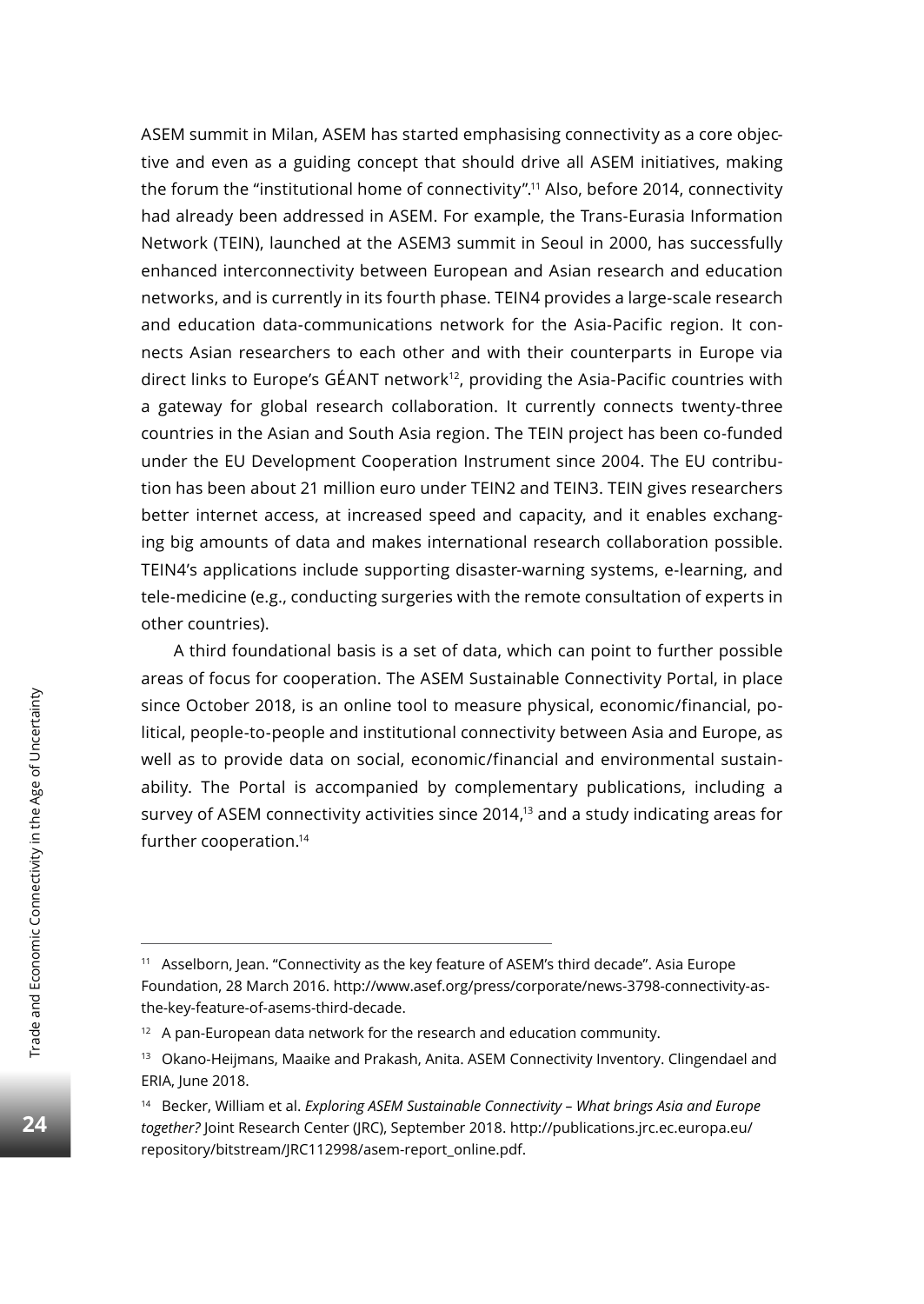Building on this groundwork, the EU-Asia Connectivity Strategy sets out the conditions for Europe to cooperate with other countries, including China, bilaterally and in multilateral fora, and to find synergies, not least in the EU's immediate neighbourhood. The document can be seen as a blueprint for building up international support for the values and principles it promotes, allowing Europe to help shape the rules of the global marketplace. To a certain extent an impact may be visible already, at least at the level of rhetoric. China committed to more sustainable and transparent financing and to "supporting open, clean and green development and rejecting protectionism".15 The document therefore defines the EU's interests and principles as a basis for flexible and trust-based cooperation with China, including in the EU's immediate neighbourhood.

Furthermore, emphasising sustainable, comprehensive and rules-based connectivity, the strategy offers scope for cooperation with like-minded Asian countries such as Japan and ASEAN. Japan launched its "Partnership for Quality Infrastructure: Investment for Asia's Future" in 2015. Furthermore, in 2017, Japan and India proposed their jointly envisioned "Asia-Africa Growth Corridor" (AAGC), focussing on connectivity and "quality infrastructure", including large-scale strategic projects conducted together with the Asian Development Bank (ADB) and the private sector. The values and norms behind the AAGC dovetail with the EU's own norms as for connectivity, opening up vistas for cooperation, especially in regions such as Africa where China is increasingly present and where the EU and Japan can provide an alternative model based on quality infrastructure and sustainability. This is especially salient in the light of the gradual convergence between EU and Japanese development aid practices, for example. The EU now increasingly emphasises the need to shift from aid dependence to self-reliance, as well as strongly supports private sector involvement in development and an emphasis on economic infrastructure rather than social/administrative infrastructure, similar to Japan's traditional aid philosophy.<sup>16</sup> This offers opportunities for cooperation in promoting sustainable connectivity in order to tackle the SDGs. The recently concluded EU-Japan Economic Partnership Agreement (EPA), signed in tandem with a Strategic Partnership Agreement (SPA), offers a solid base in this respect.

<sup>15</sup> *Financial Times*, 28 April 2019.

<sup>&</sup>lt;sup>16</sup> Cf. Gaens, Bart. "Comparing Japan and the European Union: The Development Cooperation Policies of Two Civilian Powers", in Asplund, Andre and Söderberg, Marie (eds.), *Japanese Development Cooperation. The making of an aid architecture pivoting to Asia*. London: Routledge, 2017.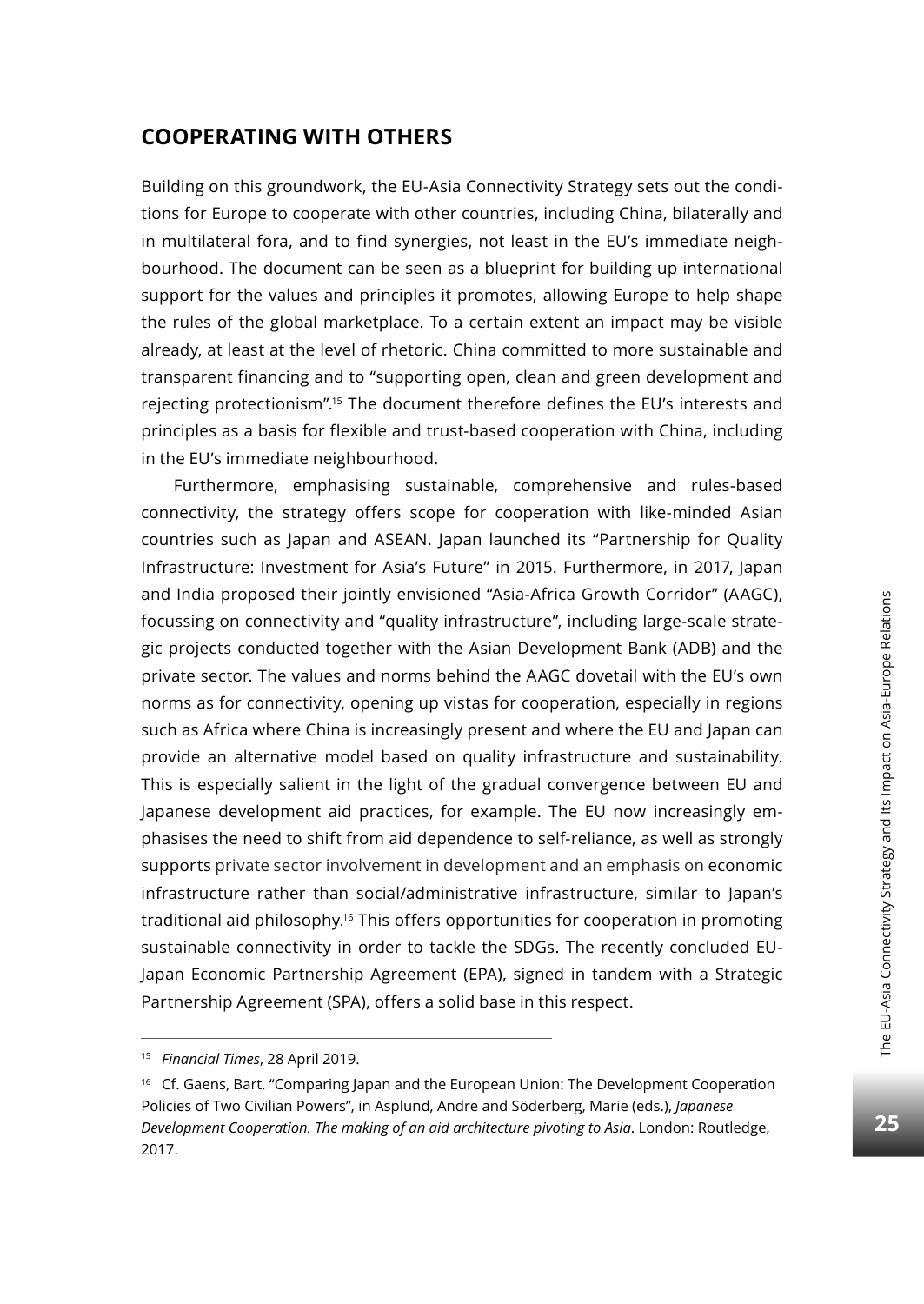As for ASEAN, the bloc is projected to become the fourth largest economy in the world by 2050. The EU has already concluded free trade agreements (FTAs) with Singapore (2012) and Vietnam (2015), and is continuing negotiations with the Philippines, Malaysia, Thailand and Indonesia. In March 2018 the EU and ASEAN agreed to revive their efforts, abandoned in 2009, to integrate these bilateral FTAs into a more comprehensive region-to-region FTA. The evolving US engagement in the region, including its withdrawal from the TPP, offers opportunities for the EU to intensify commercial links and further promote free trade with Asian partners. Connectivity is one particularly promising area for cooperation, with an EU-ASEAN Comprehensive Air Transport Agreement currently being negotiated.

### **Utilising ASEM**

ASEM can provide a further venue to promote European and Asian connectivity. Continuing ongoing work, the forum can serve as a level playing field in order to share experiences, best practices and expertise, build a common agenda, and set further objectives. Furthermore, it can contribute to the creation of partnerships at the bilateral, minilateral, region-to-region, or multilateral levels. Importantly, ASEM brings together multiple stakeholder groups including government officials, the private sector and civil society. Utilising this set-up to the full, ASEM could establish a dedicated "Connectivity Forum", bringing together the private sector, media and civil society organisations to discuss infrastructure-related issues with an impact on sustainable development, security and climate change.17 ASEM's role in promoting "hard connectivity", in the form of transport connections or infrastructure projects, will remain limited. However, the forum can do a lot to promote dialogue on procedures, standards, and transparency as a basis for further cooperation at other levels. Soft connectivity is also an area where results can be achieved, building on success stories such as ASEM's cultural, social, and educational exchanges. Especially education as a field of cooperation is given added importance because of its crucial impact on sustainable development. The recent EU-Asia Connectivity Strategy is important here as it helps to set objectives and determine the added value of dialogue. It can also steer the EU in launching new initiatives based on European priorities. The EU strategy importantly looks beyond investment in in-

<sup>&</sup>lt;sup>17</sup> As proposed by Werly, Richard (2015). "ASEM initiatives and challenges - Surfing the Asia-Europe waves", in Bart Gaens (ed.), *The Future of the Asia-Europe Meeting (ASEM): Looking Ahead into ASEM's Third Decade*. Brussels: European External Action Service (2015), p. 91.